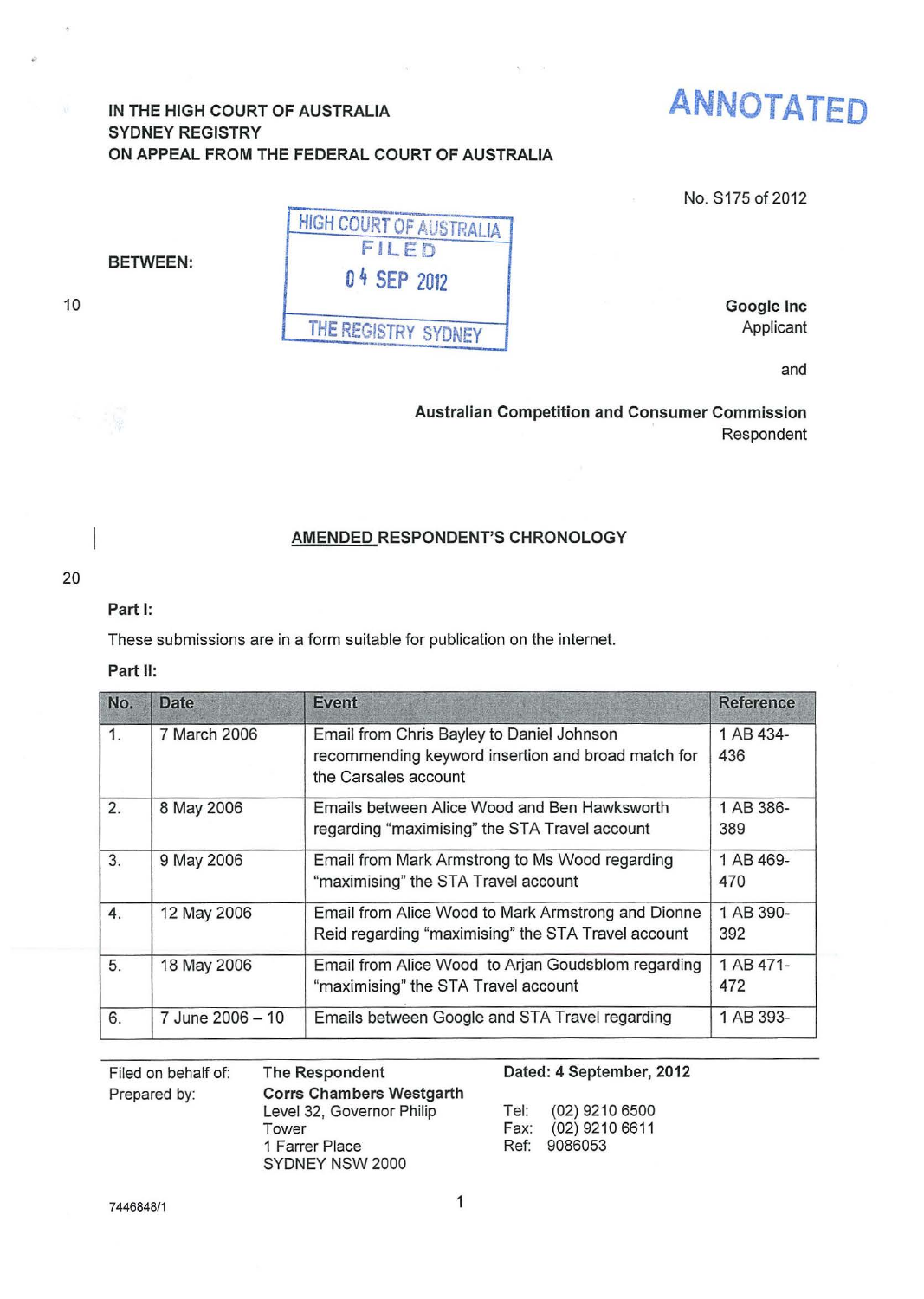| No.       | <b>Date</b>        | <b>Event</b>                                                                                                                                                                                                                            | <b>Reference</b> |
|-----------|--------------------|-----------------------------------------------------------------------------------------------------------------------------------------------------------------------------------------------------------------------------------------|------------------|
|           | August 2006        | "maximising" the STA Travel account                                                                                                                                                                                                     | 420              |
| 7.        | 5 July 2006        | Email from Alice Wood to Arjan Goudsblom and STA<br>Travel attaching suggestions for the Generic Travel<br>Campaign which included the keywords "harvey travel"<br>and "Harvey World Travel" within the AdGroup called<br>"Competitors" | 1 AB 408-<br>412 |
| 8.        | 20 April 2007      | Just 4x4 advertisement appeared as a right sponsored<br>link following a search by ACCC staff who entered the<br>search term "just 4x4s magazine"                                                                                       | 2 AB 791         |
| 9.        | 23 April 2007      | Just 4x4 advertisement appeared as a top left<br>sponsored link following a search by ACCC staff who<br>entered the search term "just 4x4s magazine"                                                                                    | 2 AB 792         |
| 10.       | 26 April 2007      | Just 4x4 advertisement appeared as a right sponsored<br>link following a search by ACCC staff who entered the<br>search term "just 4x4s magazine"                                                                                       | 2 AB 793         |
| 11.       | 26 April 2007      | Harvey World Travel (HWT) advertisements appeared<br>as a right sponsored link following a search conducted<br>by ACCC staff who entered the search term "Harvey<br>World Travel"                                                       | 2 AB 798         |
| 12.       | 26 April 2007      | Honda advertisement appeared as a top left<br>sponsored link following a search conducted by ACCC<br>staff who entered the search term<br>"honda.com.au"                                                                                | 2 AB 815         |
| 13.       | 28 May 2007        | Honda advertisement appeared as a top left<br>sponsored link following a search conducted by ACCC<br>staff who entered the search term<br>"honda.com.au"                                                                                | 2 AB 816         |
|           | 43-14 29 May 2007  | HWT advertisements appeared as a top left<br>sponsored link following a search conducted by ACCC<br>staff who entered the search term "Harvey World<br>Trayel"                                                                          | 2 AB 799         |
| 44.15     | 29 May 2007        | Just 4x4 advertisement appeared as a top left<br>sponsored link following a search by ACCC staff who<br>entered the search term "just 4x4s magazine"                                                                                    | 2 AB 794         |
|           | 45-16 11 July 2007 | The ACCC files and serves on Google Australia Pty<br>Ltd an Application and Statement of Claim in the<br>Federal Court. A copy of the Application and<br>Statement of Claim are provided to Google.                                     | <b>NR</b>        |
| 16.17     | 12 July 2007       | Just 4x4 advertisement appeared as a right sponsored<br>link following a search by ACCC staff who entered the<br>search term "just 4x4s magazine"                                                                                       | 2 AB 795         |
| $47 - 18$ | 12 July 2007       | Just 4x4 advertisement appeared as a top left<br>sponsored link following a search by ACCC staff who                                                                                                                                    | 2 AB 796         |

 $\sim$ 

 $\hat{\mathbf{r}}$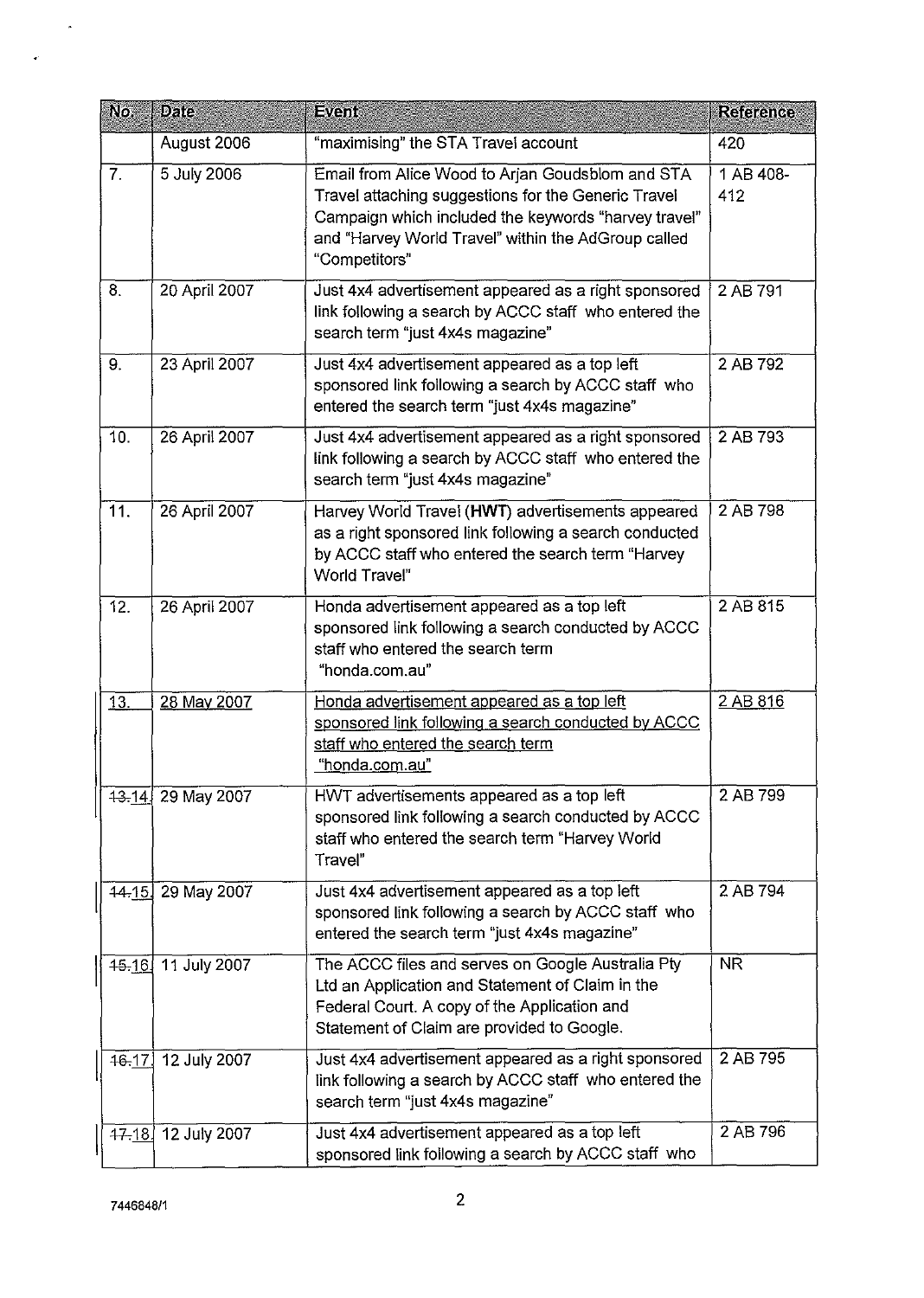| No.         | <b>Date</b>         | <b>Event</b>                                                                                                                                                                                   | <b>Reference</b>        |
|-------------|---------------------|------------------------------------------------------------------------------------------------------------------------------------------------------------------------------------------------|-------------------------|
|             |                     | entered the search term "just 4x4s magazine"                                                                                                                                                   |                         |
| $48 - 19$   | 18 July 2007        | HWT advertisement appeared as a right sponsored<br>link following a search conducted by ACCC staff who<br>entered the search term "harvey world travel"                                        | 2 AB 800                |
| $49 - 20$   | 18 July 2007        | Just 4x4 advertisement appeared as a top left<br>sponsored link following a search by ACCC staff who<br>entered the search term "just 4x4s magazine"                                           | 2 AB 797                |
| $20 - 21$   | 24 October 2007     | HWT advertisement appeared as a right sponsored<br>link following a search conducted by ACCC staff who<br>entered the search term "harveyworld travel"                                         | 2 AB 801                |
| 24.22       | 14 December<br>2007 | Google files and serves a Defence                                                                                                                                                              | <b>NR</b>               |
| 22.23.      | 12 March 2008       | Alpha Dog advertisements appeared as a top left<br>sponsored links following searches conducted by<br>Gregory Fontana who entered the search term "Alpha<br>Dog Training"                      | 2 AB 817<br>and 819     |
|             | 23.24 13 March 2008 | Alpha Dog advertisements appeared as a top left<br>sponsored links following searches conducted by<br>Gregory Fontana who entered the search term "Alpha<br>Dog Training"                      | 2 AB 820<br>and 822     |
|             | 24-25 27 March 2008 | Alpha Dog advertisement appeared as top left<br>sponsored link following searches conducted by<br>Gregory Fontana who entered the search term "Alpha<br>dog Training" and "Alpha Dog Training" | 2 AB 823-<br>825        |
| $25 - 26$   | 15 April 2008       | HWT advertisements appeared as a right sponsored<br>links following a search conducted by ACCC staff who<br>entered the search term "harvey travel"                                            | 2 AB 806-<br>808        |
| $26 - 27$ . | 17 April 2008       | HWT advertisements appeared as top left sponsored<br>links following a search conducted by ACCC staff who<br>entered the search term "Harvey World Travle"                                     | 2 AB 809-<br>810        |
| 28.         | 17 April 2008       | HWT advertisements appeared as a right sponsored<br>links following a search conducted by ACCC staff who<br>entered the search term "Harvey World Travle"                                      | 2 AB 811                |
| 27.29       | 17 April 2008       | HWT advertisement appeared as top left sponsored<br>link following a search conducted by ACCC staff who<br>entered the search term "Hervey World Travel"                                       | 2 AB 812-<br>813        |
| 30.         | 17 April 2008       | HWT advertisement appeared as a right sponsored<br>link following a search conducted by ACCC staff who<br>entered the search term "Hervey World Travel"                                        | 2 AB 813-<br><u>814</u> |
| 28.31       | 11 November 2008    | The ACCC files a Third Further Amended Statement<br>of Claim                                                                                                                                   | 1 AB 21-92              |
| 29.32.      | 17 November 2008    | Google files a Defence to the Third Further Amended                                                                                                                                            | 1 AB 93-116             |

 $\sim$   $\sigma$ 

 $\ddot{\phantom{a}}$